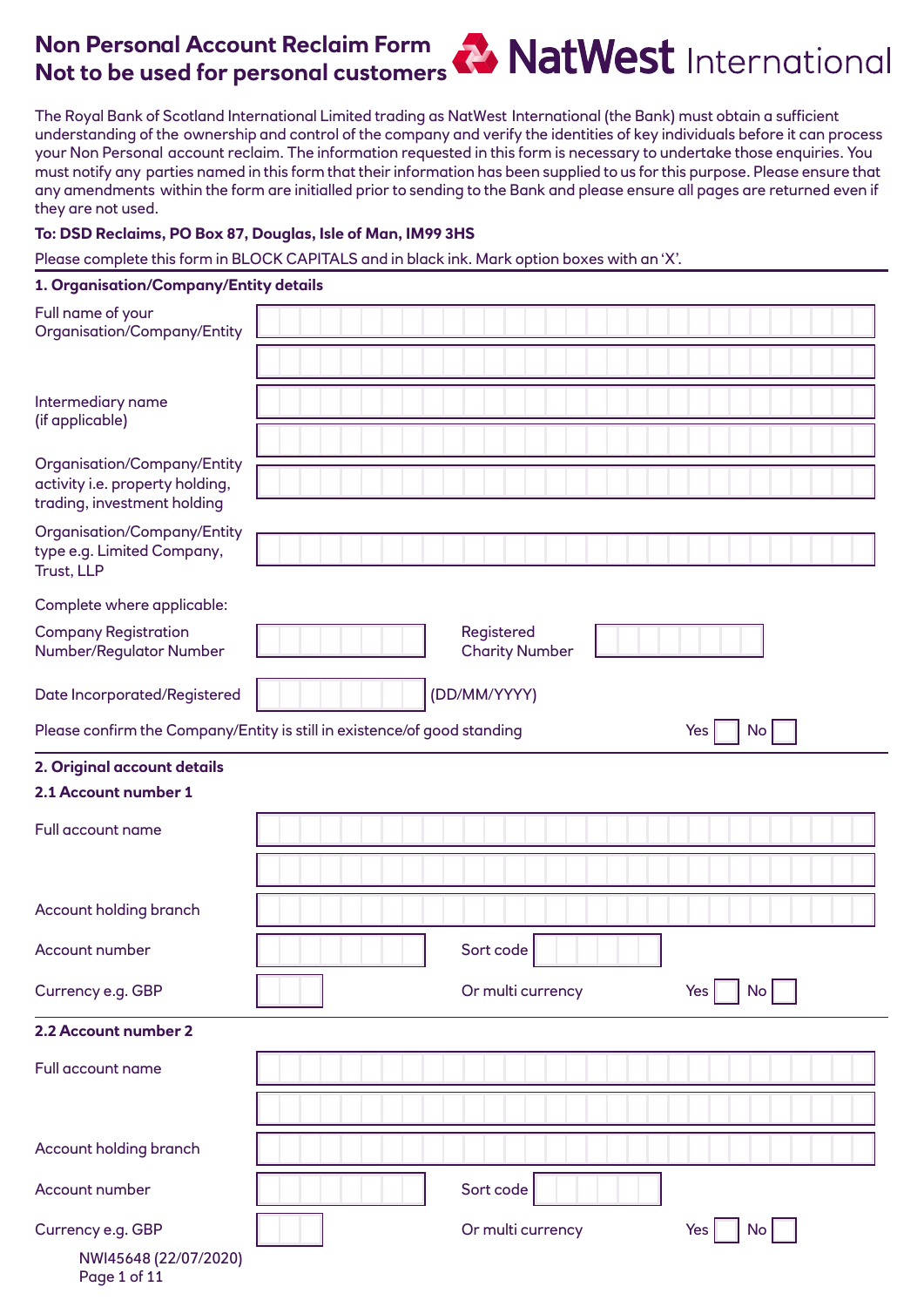| 2.3 Account number 3   |                                                                                                                     |
|------------------------|---------------------------------------------------------------------------------------------------------------------|
| Full account name      |                                                                                                                     |
|                        |                                                                                                                     |
| Account holding branch |                                                                                                                     |
| Account number         | Sort code                                                                                                           |
| Currency e.g. GBP      | Or multi currency<br>No <sub>1</sub><br>Yes                                                                         |
| 2.4 Account number 4   |                                                                                                                     |
| Full account name      |                                                                                                                     |
|                        |                                                                                                                     |
| Account holding branch |                                                                                                                     |
| Account number         | Sort code                                                                                                           |
| Currency e.g. GBP      | Or multi currency<br>No <sub>1</sub><br>Yes                                                                         |
| 2.5 Account number 5   |                                                                                                                     |
| Full account name      |                                                                                                                     |
|                        |                                                                                                                     |
| Account holding branch |                                                                                                                     |
| Account number         | Sort code                                                                                                           |
| Currency e.g. GBP      | Or multi currency<br>$\overline{N}$ o<br>Yes                                                                        |
|                        | CARE: Where you require additional account number fields please use the Additional Information form provided below. |
|                        | 3. Follow up (the 'follow up' contact must be a key individual quoted in Section 4)                                 |
|                        | In the event that we need to contact you for further information, please indicate your preferences:                 |
|                        |                                                                                                                     |

| Contact name      |  |
|-------------------|--|
| Contact telephone |  |
| Contact e-mail    |  |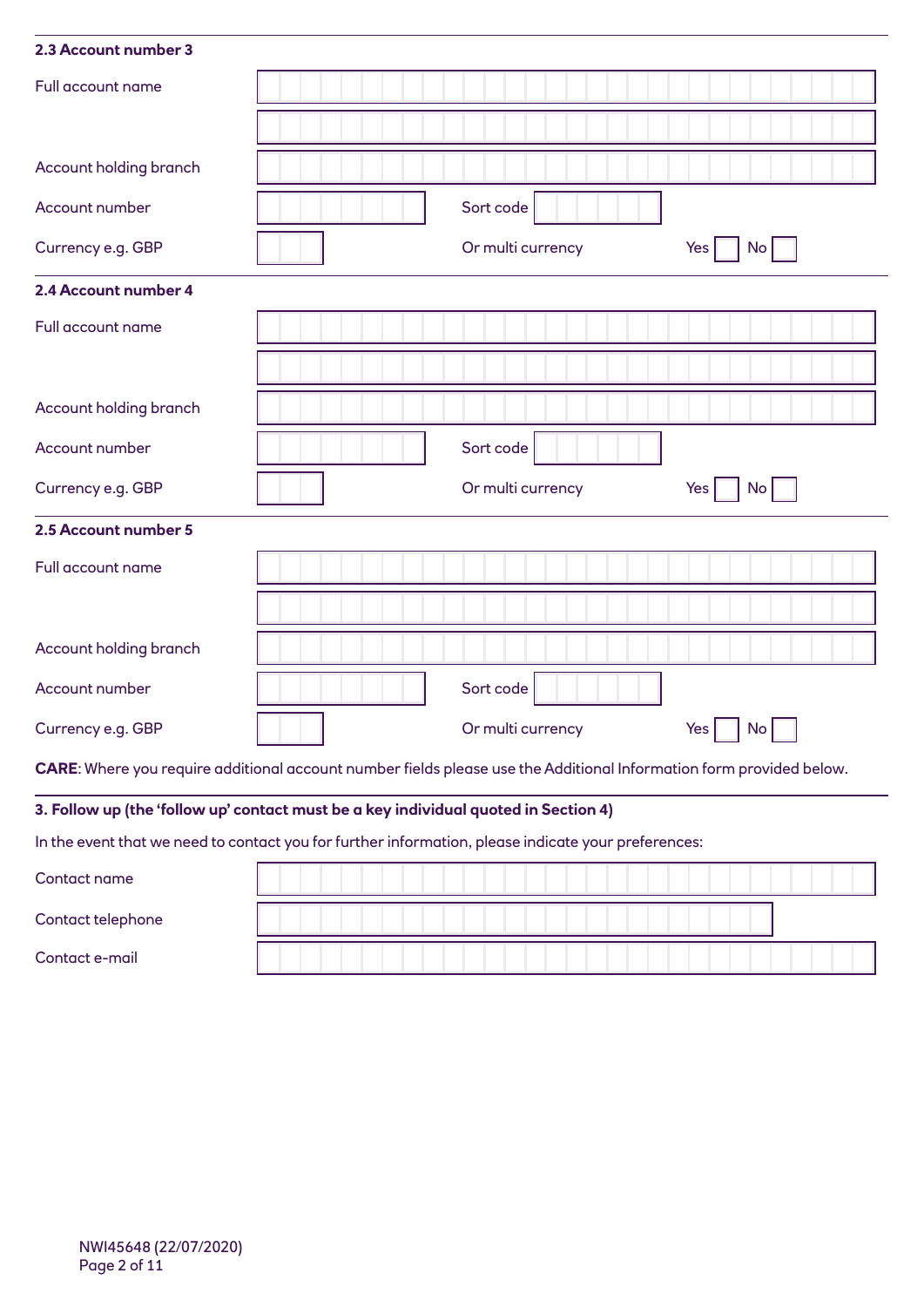## **4. Key Individuals**

Please refer to the Guidance Notes on the final page of this form before completing the Key Individual information below – this will help you identify the key individuals in your organisation or company. Details of all key individuals, including their current residential address must be provided.

| 4.1 Key Individual 1                                                                 |          |     |              |                      |                  |                       |
|--------------------------------------------------------------------------------------|----------|-----|--------------|----------------------|------------------|-----------------------|
| <b>Title</b>                                                                         | Mr       | Mrs | <b>Miss</b>  | Ms                   | Other            |                       |
| First name                                                                           |          |     |              |                      |                  | (Please specify)      |
| Middle name(s)                                                                       |          |     |              |                      |                  |                       |
| Surname                                                                              |          |     |              |                      |                  |                       |
| Date of birth<br>(DD/MM/YYYY)                                                        |          |     |              |                      |                  |                       |
| Address line 1                                                                       |          |     |              |                      |                  |                       |
| Address line 2                                                                       |          |     |              |                      |                  |                       |
| Address line 3                                                                       |          |     |              |                      |                  |                       |
| Address line 4 OR<br>overseas country                                                |          |     |              |                      |                  |                       |
| Postcode                                                                             |          |     |              |                      |                  |                       |
| Nationality/ies                                                                      |          |     |              |                      |                  |                       |
|                                                                                      |          |     |              |                      |                  |                       |
|                                                                                      |          |     |              |                      |                  |                       |
| Please tick all applicable boxes<br>Ownership: Ultimate Beneficial Owner/Shareholder |          |     |              | Beneficiary (Trusts) | Settlor (Trusts) | Officer or equivalent |
| Percentage of total ownership held/controlled<br>(as applicable)                     |          |     | $\%$         |                      |                  | (Clubs & Societies)   |
| Capacity:                                                                            | Director |     |              | Partner              |                  | <b>Trustee</b>        |
| <b>Signatory</b>                                                                     |          |     |              |                      |                  |                       |
| Date appointed                                                                       |          |     | (DD/MM/YYYY) |                      |                  |                       |
| Is the Key Individual an existing personal customer of NatWest Group?                |          |     |              |                      |                  | No<br>Yes             |
| If yes - Sort code                                                                   |          |     |              |                      | Account number   |                       |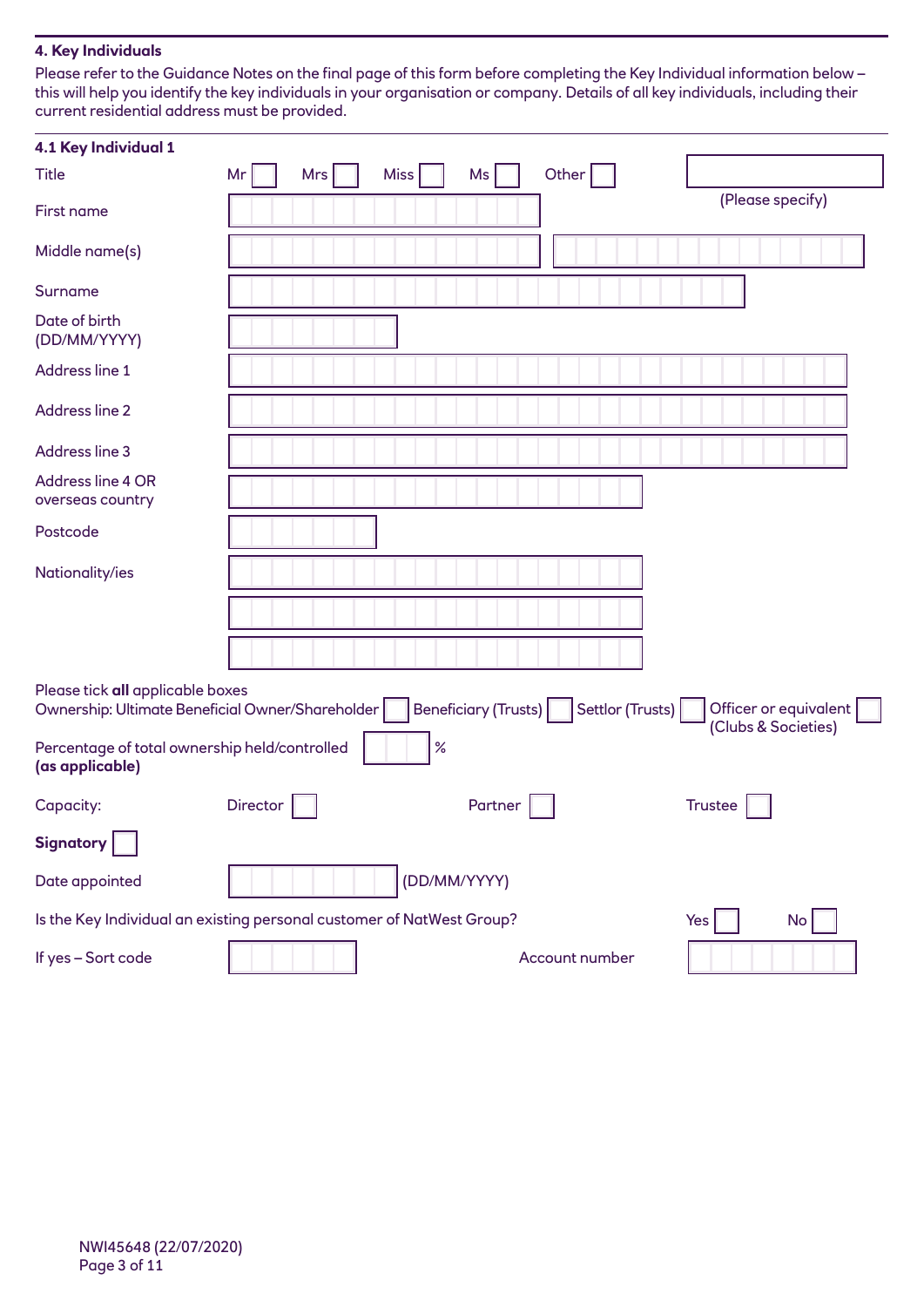| 4.2 Key Individual 2                                                                 |          |     |              |                      |                  |     |                     |                       |
|--------------------------------------------------------------------------------------|----------|-----|--------------|----------------------|------------------|-----|---------------------|-----------------------|
| <b>Title</b>                                                                         | Mr       | Mrs | <b>Miss</b>  | Ms                   | Other            |     |                     |                       |
| First name                                                                           |          |     |              |                      |                  |     | (Please specify)    |                       |
| Middle name(s)                                                                       |          |     |              |                      |                  |     |                     |                       |
| Surname                                                                              |          |     |              |                      |                  |     |                     |                       |
| Date of Birth<br>(DD/MM/YYYY)                                                        |          |     |              |                      |                  |     |                     |                       |
| Address line 1                                                                       |          |     |              |                      |                  |     |                     |                       |
| Address line 2                                                                       |          |     |              |                      |                  |     |                     |                       |
| Address line 3                                                                       |          |     |              |                      |                  |     |                     |                       |
| Address line 4 OR<br>overseas country                                                |          |     |              |                      |                  |     |                     |                       |
| Postcode                                                                             |          |     |              |                      |                  |     |                     |                       |
| Nationality/ies                                                                      |          |     |              |                      |                  |     |                     |                       |
|                                                                                      |          |     |              |                      |                  |     |                     |                       |
|                                                                                      |          |     |              |                      |                  |     |                     |                       |
| Please tick all applicable boxes<br>Ownership: Ultimate Beneficial Owner/Shareholder |          |     |              | Beneficiary (Trusts) | Settlor (Trusts) |     | (Clubs & Societies) | Officer or equivalent |
| Percentage of total ownership held/controlled<br>(as applicable)                     |          |     | $\%$         |                      |                  |     |                     |                       |
| Capacity:                                                                            | Director |     |              | Partner              |                  |     | <b>Trustee</b>      |                       |
| <b>Signatory</b>                                                                     |          |     |              |                      |                  |     |                     |                       |
| Date appointed                                                                       |          |     | (DD/MM/YYYY) |                      |                  |     |                     |                       |
| Is the Key Individual an existing personal customer of NatWest Group?                |          |     |              |                      |                  | Yes |                     | No                    |
| If yes - Sort code                                                                   |          |     |              |                      | Account number   |     |                     |                       |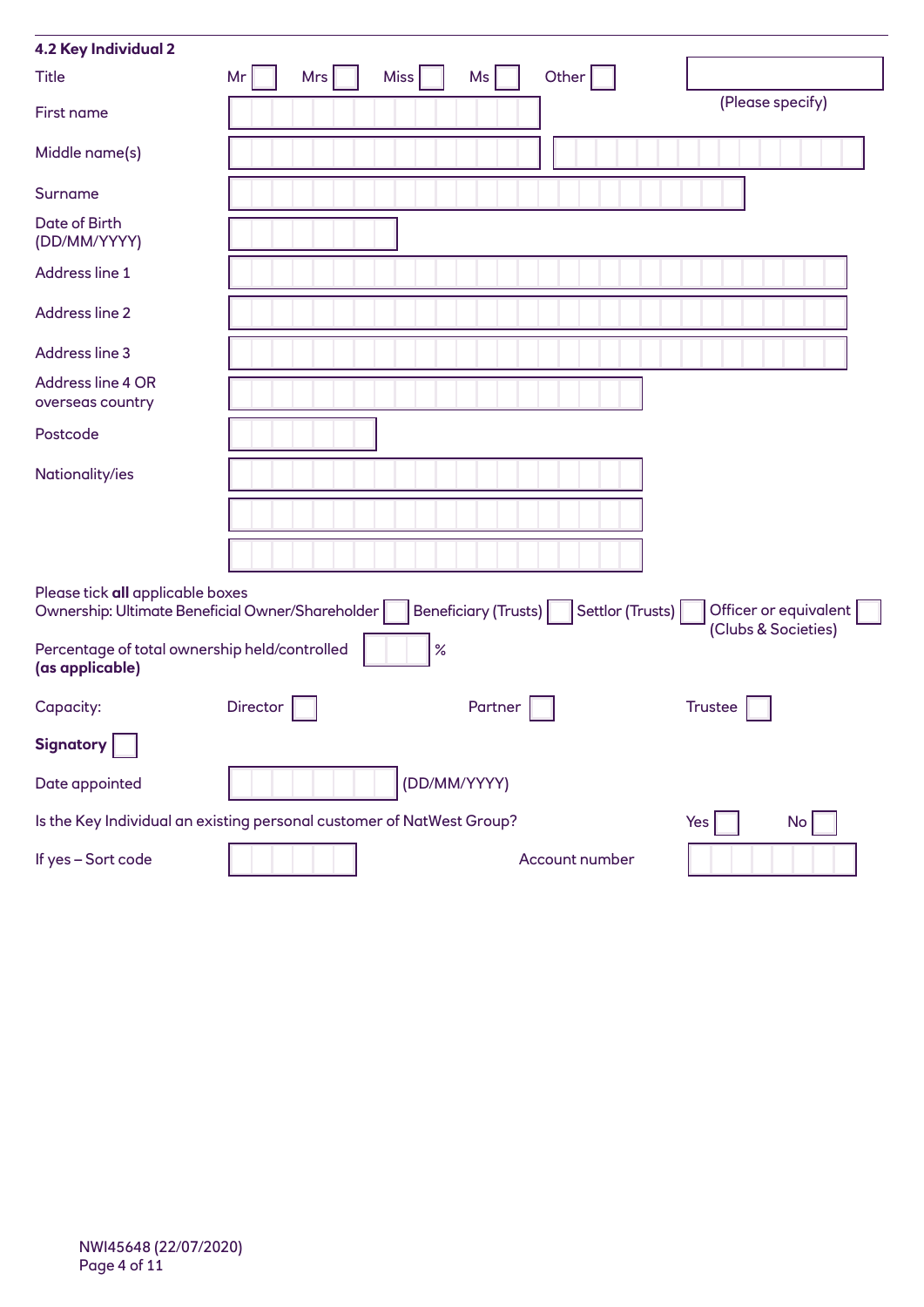| 4.3 Key Individual 3                                                                                                                                                               |          |            |              |         |                |  |                  |    |
|------------------------------------------------------------------------------------------------------------------------------------------------------------------------------------|----------|------------|--------------|---------|----------------|--|------------------|----|
| <b>Title</b>                                                                                                                                                                       | Mr       | <b>Mrs</b> | <b>Miss</b>  | Ms      | Other          |  |                  |    |
| First name                                                                                                                                                                         |          |            |              |         |                |  | (Please specify) |    |
| Middle name(s)                                                                                                                                                                     |          |            |              |         |                |  |                  |    |
| Surname                                                                                                                                                                            |          |            |              |         |                |  |                  |    |
| Date of Birth<br>(DD/MM/YYYY)                                                                                                                                                      |          |            |              |         |                |  |                  |    |
| Address line 1                                                                                                                                                                     |          |            |              |         |                |  |                  |    |
| Address line 2                                                                                                                                                                     |          |            |              |         |                |  |                  |    |
| Address line 3                                                                                                                                                                     |          |            |              |         |                |  |                  |    |
| Address line 4 OR<br>overseas country                                                                                                                                              |          |            |              |         |                |  |                  |    |
| Postcode                                                                                                                                                                           |          |            |              |         |                |  |                  |    |
| Nationality/ies                                                                                                                                                                    |          |            |              |         |                |  |                  |    |
|                                                                                                                                                                                    |          |            |              |         |                |  |                  |    |
|                                                                                                                                                                                    |          |            |              |         |                |  |                  |    |
| Please tick all applicable boxes<br>Beneficiary (Trusts)<br>Settlor (Trusts)<br>Officer or equivalent  <br>Ownership: Ultimate Beneficial Owner/Shareholder<br>(Clubs & Societies) |          |            |              |         |                |  |                  |    |
| Percentage of total ownership held/controlled<br>(as applicable)                                                                                                                   |          |            | $\%$         |         |                |  |                  |    |
| Capacity:                                                                                                                                                                          | Director |            |              | Partner |                |  | <b>Trustee</b>   |    |
| <b>Signatory</b>                                                                                                                                                                   |          |            |              |         |                |  |                  |    |
| Date appointed                                                                                                                                                                     |          |            | (DD/MM/YYYY) |         |                |  |                  |    |
| Is the Key Individual an existing personal customer of NatWest Group?                                                                                                              |          |            |              |         |                |  | Yes              | No |
| If yes - Sort code                                                                                                                                                                 |          |            |              |         | Account number |  |                  |    |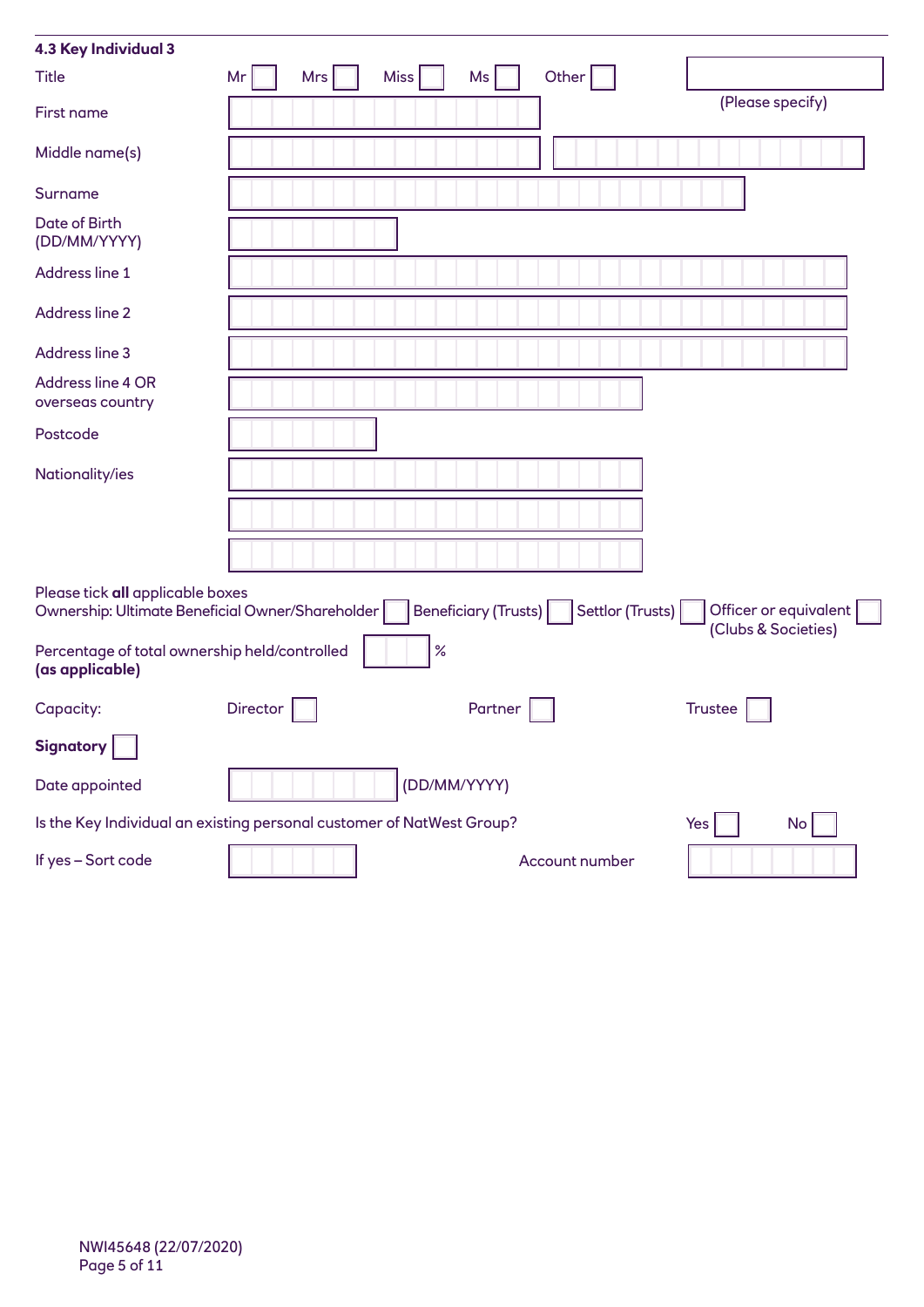| 4.4 Key Individual 4                                                                 |          |     |              |                      |                  |                     |                       |
|--------------------------------------------------------------------------------------|----------|-----|--------------|----------------------|------------------|---------------------|-----------------------|
| <b>Title</b>                                                                         | Mr       | Mrs | <b>Miss</b>  | Ms                   | Other            |                     |                       |
| First name                                                                           |          |     |              |                      |                  | (Please specify)    |                       |
| Middle name(s)                                                                       |          |     |              |                      |                  |                     |                       |
| Surname                                                                              |          |     |              |                      |                  |                     |                       |
| Date of Birth<br>(DD/MM/YYYY)                                                        |          |     |              |                      |                  |                     |                       |
| Address line 1                                                                       |          |     |              |                      |                  |                     |                       |
| Address line 2                                                                       |          |     |              |                      |                  |                     |                       |
| Address line 3                                                                       |          |     |              |                      |                  |                     |                       |
| Address line 4 OR<br>overseas country                                                |          |     |              |                      |                  |                     |                       |
| Postcode                                                                             |          |     |              |                      |                  |                     |                       |
| Nationality/ies                                                                      |          |     |              |                      |                  |                     |                       |
|                                                                                      |          |     |              |                      |                  |                     |                       |
|                                                                                      |          |     |              |                      |                  |                     |                       |
| Please tick all applicable boxes<br>Ownership: Ultimate Beneficial Owner/Shareholder |          |     |              | Beneficiary (Trusts) | Settlor (Trusts) | (Clubs & Societies) | Officer or equivalent |
| Percentage of total ownership held/controlled<br>(as applicable)                     |          |     | $\%$         |                      |                  |                     |                       |
| Capacity:                                                                            | Director |     |              | Partner              |                  | <b>Trustee</b>      |                       |
| <b>Signatory</b>                                                                     |          |     |              |                      |                  |                     |                       |
| Date appointed                                                                       |          |     | (DD/MM/YYYY) |                      |                  |                     |                       |
| Is the Key Individual an existing personal customer of NatWest Group?                |          |     |              |                      |                  | Yes                 | No                    |
| If yes - Sort code                                                                   |          |     |              |                      | Account number   |                     |                       |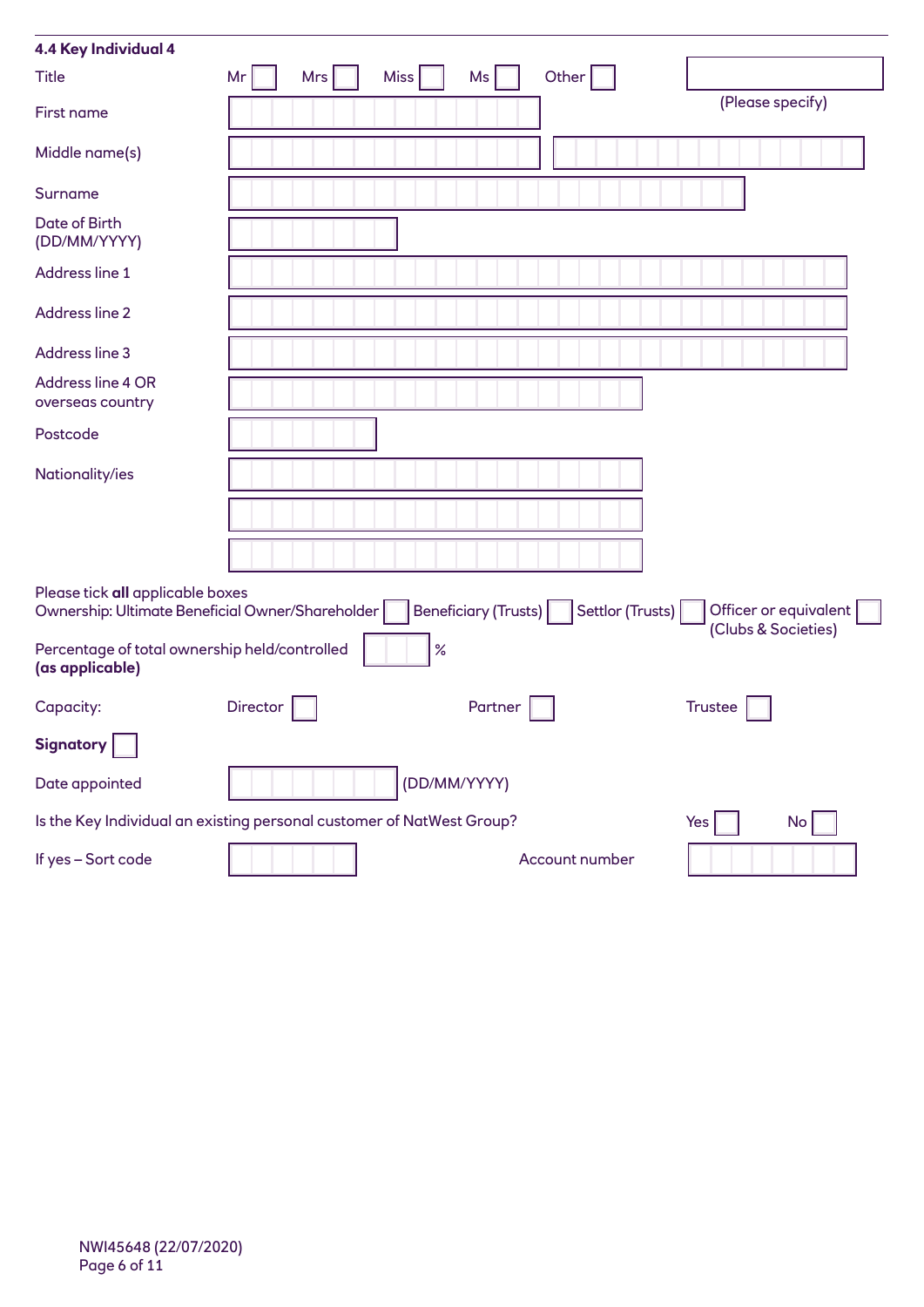| 4.5 Key Individual 5                                                  |                                                                                                                                                           |                   |                |                     |  |  |  |  |
|-----------------------------------------------------------------------|-----------------------------------------------------------------------------------------------------------------------------------------------------------|-------------------|----------------|---------------------|--|--|--|--|
| <b>Title</b>                                                          | Mr<br><b>Mrs</b>                                                                                                                                          | <b>Miss</b><br>Ms | Other          |                     |  |  |  |  |
| First name                                                            |                                                                                                                                                           |                   |                | (Please specify)    |  |  |  |  |
| Middle name(s)                                                        |                                                                                                                                                           |                   |                |                     |  |  |  |  |
| Surname                                                               |                                                                                                                                                           |                   |                |                     |  |  |  |  |
| Date of Birth<br>(DD/MM/YYYY)                                         |                                                                                                                                                           |                   |                |                     |  |  |  |  |
| Address line 1                                                        |                                                                                                                                                           |                   |                |                     |  |  |  |  |
| Address line 2                                                        |                                                                                                                                                           |                   |                |                     |  |  |  |  |
| Address line 3                                                        |                                                                                                                                                           |                   |                |                     |  |  |  |  |
| Address line 4 OR<br>overseas country                                 |                                                                                                                                                           |                   |                |                     |  |  |  |  |
| Postcode                                                              |                                                                                                                                                           |                   |                |                     |  |  |  |  |
| Nationality/ies                                                       |                                                                                                                                                           |                   |                |                     |  |  |  |  |
|                                                                       |                                                                                                                                                           |                   |                |                     |  |  |  |  |
|                                                                       |                                                                                                                                                           |                   |                |                     |  |  |  |  |
|                                                                       | Please tick all applicable boxes<br>Beneficiary (Trusts)<br>Settlor (Trusts)<br>Officer or equivalent<br>Ownership: Ultimate Beneficial Owner/Shareholder |                   |                |                     |  |  |  |  |
| Percentage of total ownership held/controlled<br>(as applicable)      |                                                                                                                                                           | $\%$              |                | (Clubs & Societies) |  |  |  |  |
| Capacity:                                                             | <b>Director</b>                                                                                                                                           | Partner           |                | <b>Trustee</b>      |  |  |  |  |
| <b>Signatory</b>                                                      |                                                                                                                                                           |                   |                |                     |  |  |  |  |
| Date appointed                                                        |                                                                                                                                                           | (DD/MM/YYYY)      |                |                     |  |  |  |  |
| Is the Key Individual an existing personal customer of NatWest Group? |                                                                                                                                                           |                   |                | Yes<br>No           |  |  |  |  |
| If yes - Sort code                                                    |                                                                                                                                                           |                   | Account number |                     |  |  |  |  |

**Please note in the event where there are in excess of 5 Key Individuals associated with the Organisation/Company/ Entity, please print copies of this page as appropriate.**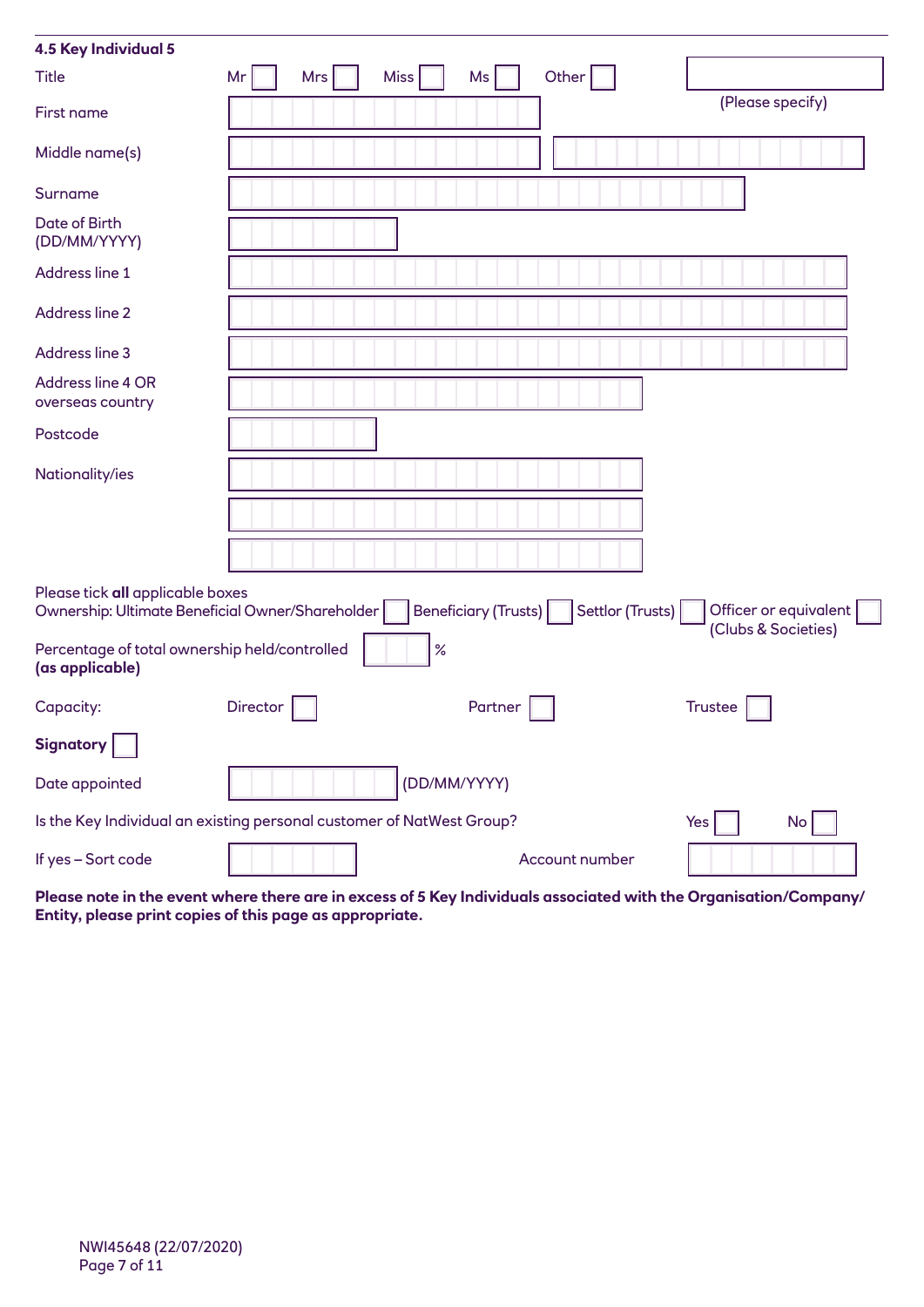## **5. How we use and share your information**

# **(a) Credit reference and fraud prevention agencies**

We may request information about you from credit reference agencies to help verify your identity to comply with laws that apply to us. This request will not affect your ability to obtain credit (for example for a loan or credit card) in the future.

In order to prevent and detect fraud, the information provided in this application will be shared with fraud prevention agencies. If false or inaccurate information is provided and fraud is identified or suspected, details will be recorded with these agencies to prevent fraud and money laundering.

If we, or a fraud prevention agency, determine that you pose a fraud or money laundering risk, we may refuse to provide the services and financing to you.

When credit reference and fraud prevention agencies process your information, they do so on the basis that they have a legitimate interest in preventing fraud and money laundering, to protect their business and to comply with laws that apply to them.

# **(b) With other NatWest Group companies**

We and other NatWest Group companies worldwide will use the information you supply in this application (and any information we or other NatWest Group companies may already hold about you) in connection with processing your application and assess your suitability for our products.

If your application is declined we will normally keep your information for up to 6 years (or 10 years in Jersey), but we may keep it for longer if required by us or other NatWest Group companies in order to comply with legal and regulatory requirements.

We and other NatWest Group companies may use your information in order to improve the relevance of our products and marketing.

## **(c) With other Third Parties**

The information provided in this application may be used for compliance with legal and regulatory screening requirements, including confirming your eligibility to hold a UK bank account and sanctions screening.

We may be required to disclose certain information to regulators, tax authorities, government bodies and similar organisations around the world, including the name, address, tax number, account number(s), total gross amount of interest paid or credited to the account and the balance or value of the account(s) of our customers.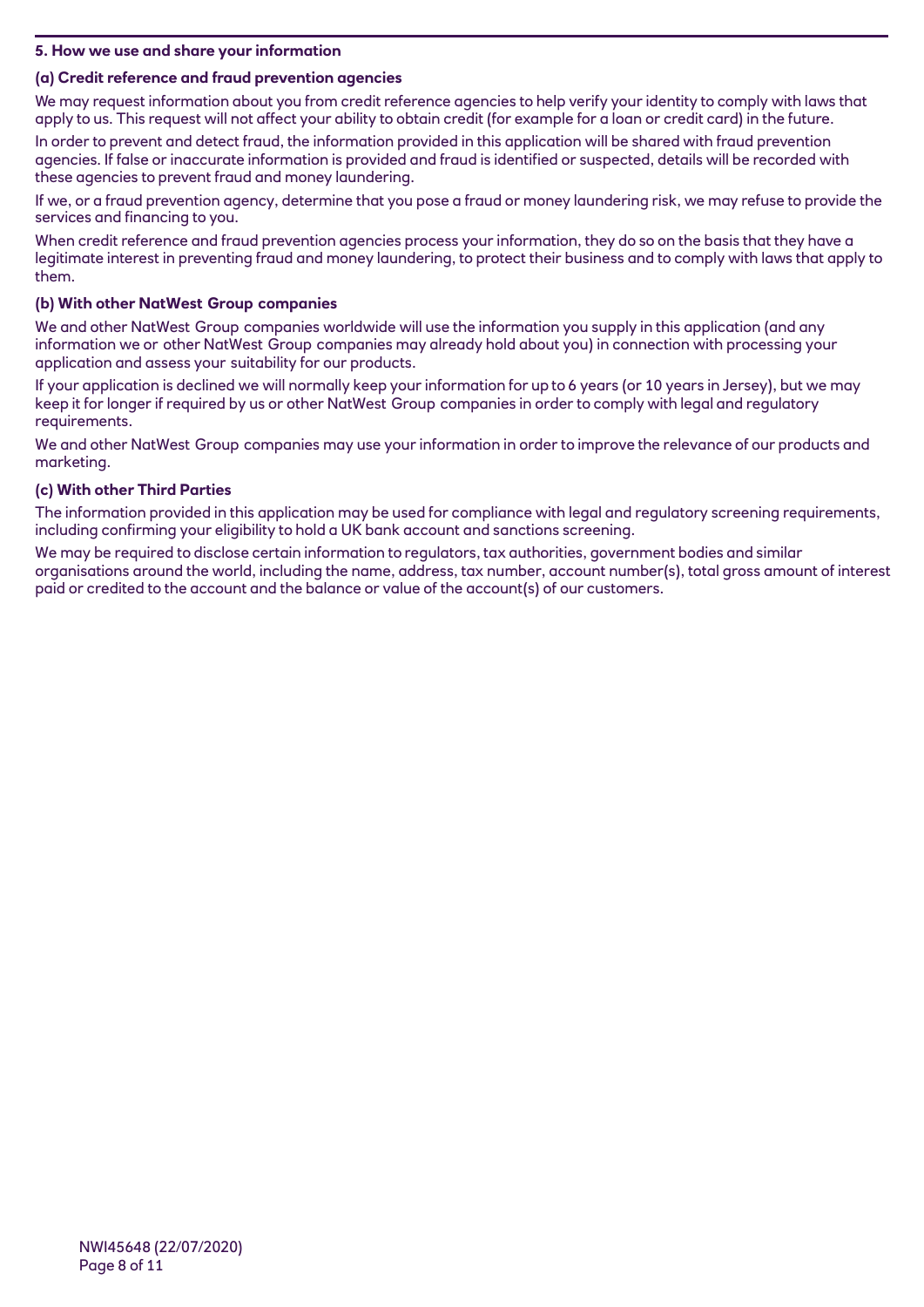### **6. Confirming your agreement**

To enable us to complete our due diligence enquiries and release the funds held, this form must be signed in accordance with the last mandate held by the bank. We will use the information supplied on this form for the purposes of checking identity and to undertake money laundering checks. We may obtain information about any directors, beneficial owners, and other parties identified in this form from NatWest Group records and other third parties.

For details of how we and others will use your information, please refer to our Privacy Notice available at natwestinternational.com/privacynotice or ask your usual contact at the Bank.

When we use and share personal and financial information, we do so on the basis that we have a legitimate interest to prevent fraud and money laundering, to manage our risk and to protect our business and to comply with laws that apply to us (including verifying your identity and assessing the suitability of our products).

By signing below you confirm that:

- The details provided are correct; and
- You will notify any third parties named in the form that their information will be used in the way described at the start of the form.

Claimant signature(s)

| Claimant signature(s)                                                    |  |
|--------------------------------------------------------------------------|--|
|                                                                          |  |
|                                                                          |  |
|                                                                          |  |
|                                                                          |  |
| Claimant signature(s)                                                    |  |
|                                                                          |  |
|                                                                          |  |
|                                                                          |  |
| Date of signature (DD/MM/YYYY) __________________                        |  |
|                                                                          |  |
|                                                                          |  |
| <b>Customer Checklist</b><br>Organisation/Company/Entity structure chart |  |

The Royal Bank of Scotland International Limited trading as NatWest International (NatWest International). Registered Office: P.O. Box 64, Royal Bank House, 71 Bath Street, St. Helier, Jersey JE4 8PJ. Tel. 01534 282850. Regulated by the Jersey Financial Services Commission. Guernsey business address: PO Box 62, Royal Bank Place, 1 Glategny Esplanade, St. Peter Port, Guernsey, GY1 4BQ. Tel. 01481 703860. Regulated by the Guernsey Financial Services Commission and licensed under the Banking Supervision (Bailiwick of Guernsey) Law, 1994, as amended, the Insurance Managers and Insurance Intermediaries (Bailiwick of Guernsey) Law, 2002, and the Protection of Investors (Bailiwick of Guernsey) Law, 1987, as amended. Isle of Man business address: 2 Athol Street, Douglas, Isle of Man, IM99 1AN. Tel. 01624 637190. Licensed by the Isle of Man Financial Services Authority in respect of Deposit Taking, Investment Business and registered as a General Insurance Intermediary. NatWest International is the registered business name of The Royal Bank of Scotland International Limited under the Business Names Registration Act. Gibraltar business address: National Westminster House, PO Box 707, 57 Line Wall Road, Gibraltar. Tel. 200 77737 or 200 73200. Regulated and authorised by the Financial Services Commission, Gibraltar to undertake Banking and Investment Business

from 55 and 57 Line Wall Road and 1 Corral Road, Gibraltar.